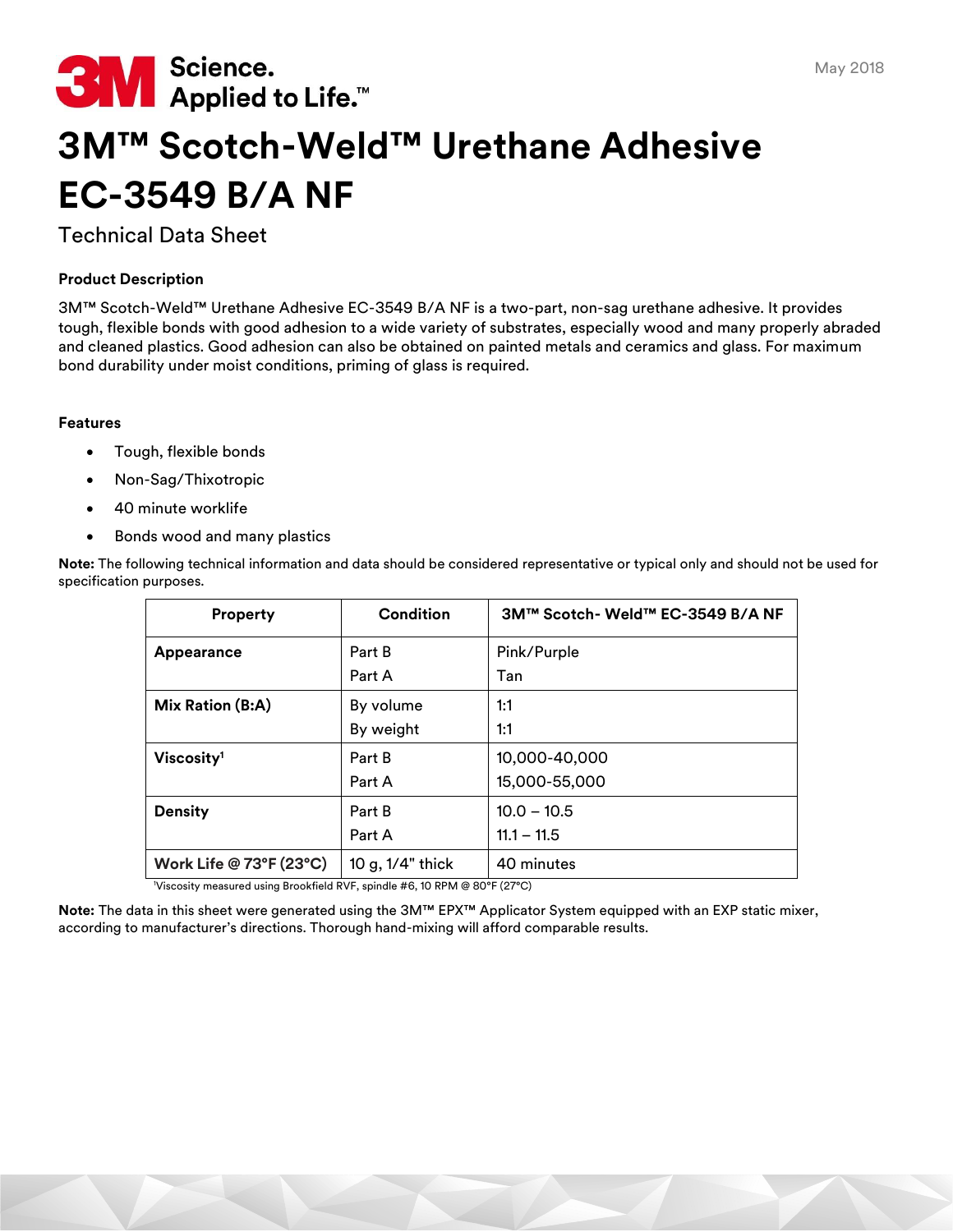## **Typical Cured Physical Properties**

**Note:** The following technical information and data should be considered representative or typical only and should not be used for specification purposes.

| <b>Property</b>                        | <b>EC-3549 B/A NF</b> |  |
|----------------------------------------|-----------------------|--|
| <b>Appearance</b>                      | Brown                 |  |
| Shore A Hardness (ASTM D 2240)         | 70-80                 |  |
| Time to Handling Strength <sup>1</sup> | 6-8 hrs @ 23°C (73°F) |  |
| Cure Time <sup>2</sup>                 | 7 days @ 23°C (73°F)  |  |
| Elongation <sup>3</sup>                | $100\%$               |  |

| <b>Electrical</b>                      | <b>EC-3549 B/A NF</b>               |  |
|----------------------------------------|-------------------------------------|--|
| Dielectric Constant (ASTM D 150)       | $5.9@1$ KHz @ 23°C                  |  |
| <b>Dissipation Factor (ASTM D 150)</b> | $0.12 \ @ 1$ KHz $\ @ 23^{\circ}$ C |  |
| Dielectric Strength (ASTM D 149)       | 470 volts/mil                       |  |
| <b>Volume Resistivity (ASTM D 257)</b> | 2.6 x 1014 ohm-cm                   |  |

<sup>1</sup>Handling strength determined per 3M test method C-3179. Time to handling strength taken to be that time required to achieve 50 psi OLS strength using aluminum substrates.

 $2$ The cure time is defined as that time required for the adhesive to achieve a minimum of 80% of the ultimate strength as measured by aluminum - aluminum OLS.

<sup>3</sup>Elongation is determined using 3M test method C-3094/ASTM D 882.

#### **Typical Adhesive Performance Characteristics**

#### **I. Aluminum, Overlap Shear, at Temperature (PSI) (ASTM D1002)**

**Note:** The following technical information and data should be considered representative or typical only and should not be used for specification purposes.

| <b>Temperature</b>                 | <b>EC-3549 B/A NF</b> |  |
|------------------------------------|-----------------------|--|
| $-40^{\circ}$ F ( $-40^{\circ}$ C) | 3300                  |  |
| 73°F (23°C)                        | 2160                  |  |
| 180°F (82°C) (15 min.)1            | 450                   |  |

1Represents time in test chamber oven before test.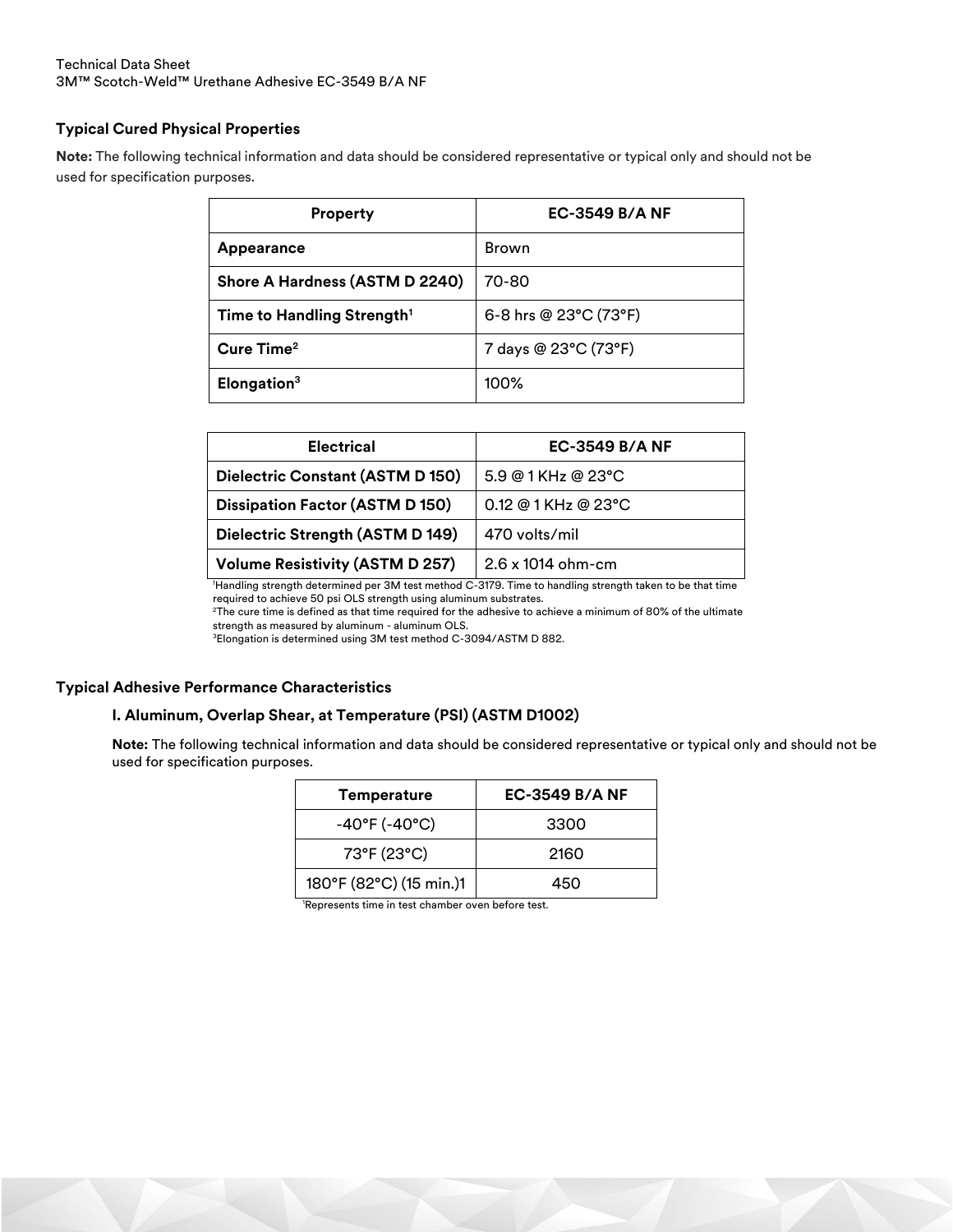## **II. Overlap Shear, Tested @ 73°F (23°C) (PSI) (ASTM D1002)**

**Note:** The following technical information and data should be considered representative or typical only and should not be used for specification purposes.

| Product                  |                | <b>EC-3549 B/A NF</b> |
|--------------------------|----------------|-----------------------|
| Aluminum                 | MEK/abrade/MEK | 2160                  |
| <b>Cold Rolled Steel</b> | MEK/abrade/MEK | 1960                  |
| Nylon                    | IPA/abrade/IPA | 740                   |
| Polycarbonate            | IPA/abrade/IPA | 1210                  |
| Acrylic                  | IPA/abrade/IPA | 1150                  |
| <b>SMC</b>               | IPA/abrade/IPA | 900                   |
| <b>Rigid PVC</b>         | IPA/abrade/IPA | 1180                  |
| <b>ABS</b>               | IPA/abrade/IPA | 1160                  |
| <b>HIPS</b>              | IPA/abrade/IPA | 460                   |

#### **III. Aluminum, Floating Roller Peel, Tested @ 73°F (23°C) (PIW) (ASTM D3167)**

| Temperature | <b>EC-3549 B/A NF</b> |  |
|-------------|-----------------------|--|
| 73°F (23°C) | 64                    |  |

## **IV. Environmental Resistance, Aluminum (etched) Measured by Overlap Shear Tested @ 73°F (23°C) (PSI) (ASTM D1002**

| <b>Environment</b> | <b>Conditions</b>                 | <b>EC-3549 B/A NF</b> |
|--------------------|-----------------------------------|-----------------------|
| Room Temperature   | 73°F(23°C)/50% RH, 30 days        | 100%                  |
| <b>Water Vapor</b> | 150°F (66°C)/ 80% RH, 30 days     | 100%                  |
| IPA                | 73°F(23°C, 30 days, tested on ABS | 100%                  |

#### **Substrates and Testing**

## **I. Overlap Shear (ASTM D1002)**

Overlap Shear (ASTM D1002, 3M Test Method C-244) strength was measured on 1" wide x 1/2" overlap specimen. These bonds were made individually using 1" x 4" pieces of substrates except for Aluminum. Two panels 0.063 in. thick, 4 in. x 7 in of 2024T-3 clad aluminum were bonded and cut into 1 in. wide samples after 24 hours. The thickness of the adhesive bond line was approximately 0.005". All strengths were measured at 73°F (23°C) except when noted.

The separation rate of the testing jaws was 0.1 in. per minute for metals, 2 in. per minute for plastics and 20 in. per minute for rubbers. The thickness of the substrates were: steel, 0.060 in.; other metals, 0.05-0.064 in.; rubbers, 0.125in.; plastics, 0.125 in. and samples were allowed to cure at 75°F (24°C) and approximately 50% RH for 1 week before tested. The separation rate of the testing jaws was 0.1 inch per minute for metals and 2 inches per minute for plastics.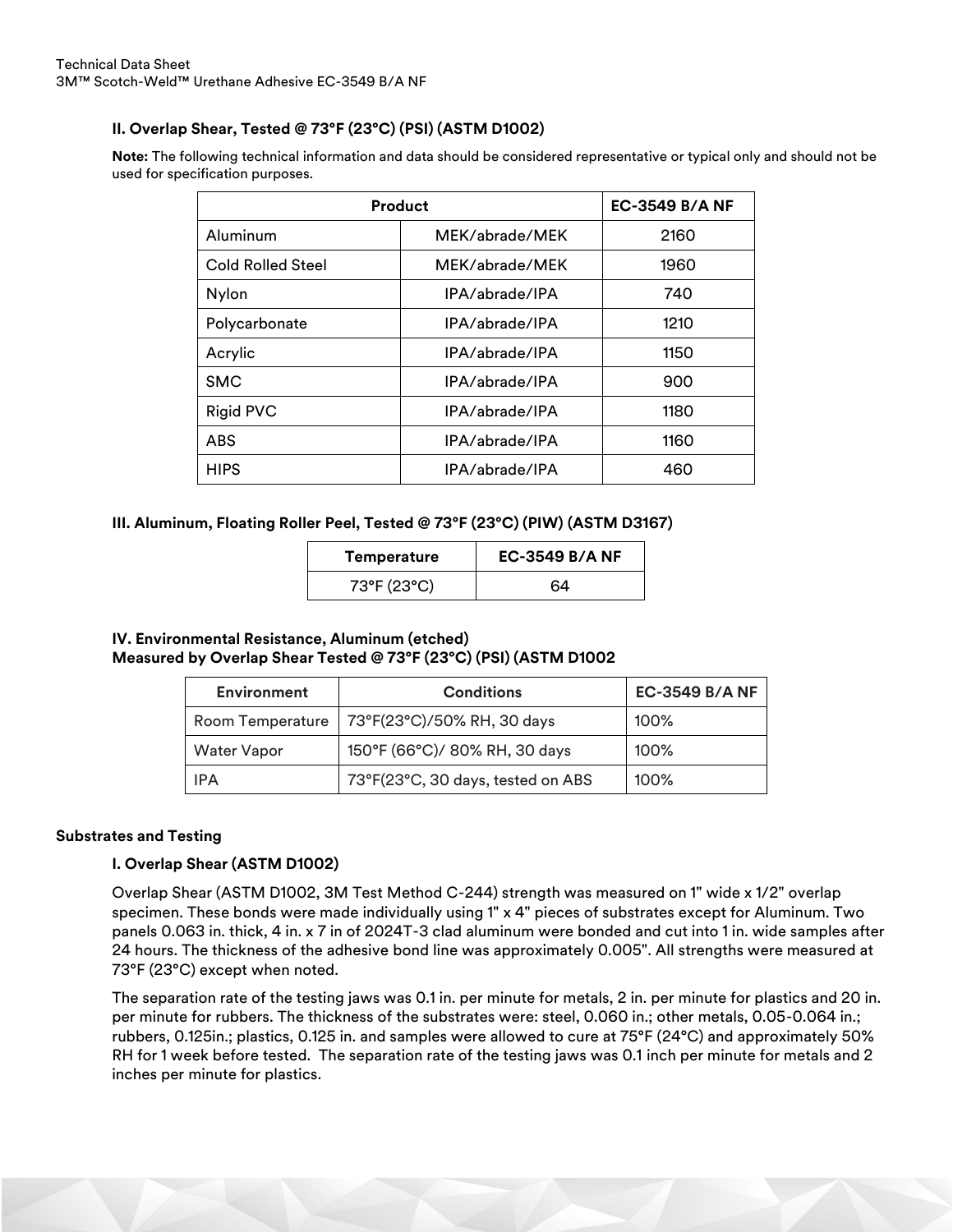## **II. Floating Roller Peel (Bell Peel) (ASTM D3167)**

Bell peel strengths were measured on 1 in. wide bonds at the temperatures noted. The testing jaw separation rate was 6 in. per minute. The bonds were made with 0.064 in. bonded to 0.025 in. thick adherends.

#### **III. Cure Cycle**

All bonds were cured 7 days at 73°F (23°C) at 50% RH before testing or subjected to further conditioning or environmental aging.

#### **Handling and Application Information**

#### **Product Application**

**Note:** This information is provided as a general application guideline based upon typical conditions. No two applications are identical due to differing assemblies, method of heat and pressure application, production equipment and other limitations. It is therefore suggested that experiments be run, within the actual constraints imposed, to determine optimum conditions for your specific application and to determine suitability of product for particular intended use.

#### **I. Surface Preparation**

A thoroughly cleaned, dry, and grease-free surface is essential for maximum performance. Cleaning methods that will produce a break-free water film on metal surfaces are generally satisfactory.

For aluminum, the best performance will be achieved with the surface preparation by alkaline degreasing, then FPL etching according to ASTM D2674, and followed by phosphoric acid anodizing according to ASTM D3933.

#### **II. Directions for Use**

3M™ Scotch-Weld™ Urethane Adhesive EC-3549 B/A NF is supplied in dual syringe plastic cartridges as part of the 3M™ EPX™ Applicator System. To use the EPX cartridge system, simply insert the cartridge into the EPX applicator. Next, remove the cartridge cap and expel a small amount of adhesive to be sure both sides of the cartridge are flowing evenly and freely. If simultaneous mixing of Part A and Part B is desired, attach the mixing nozzle to the -pak cartridge and begin dispensing the adhesive.

When mixing Part A and Part B manually the components must be mixed in the ratio indicated in the typical uncured properties section of this data sheet.

Complete mixing of the two components is required to obtain optimum properties.

#### **Shelf Life and Storage Conditions**

3M™ Scotch-Weld™ Urethane Adhesive EC-3549 B/A NF shelf life is 12 months from the date of shipment from 3M when stored between 60° to 80°F (15° to 27°C) in the original unopened container.

#### **Additional Information**

In the U.S. call toll free 1-800-235-2376, or fax 1-800-435-3082 or 651-737-2171. For U.S. Military, call 1-866-556-5714. If you are outside of the U.S., please contact your nearest 3M representative.